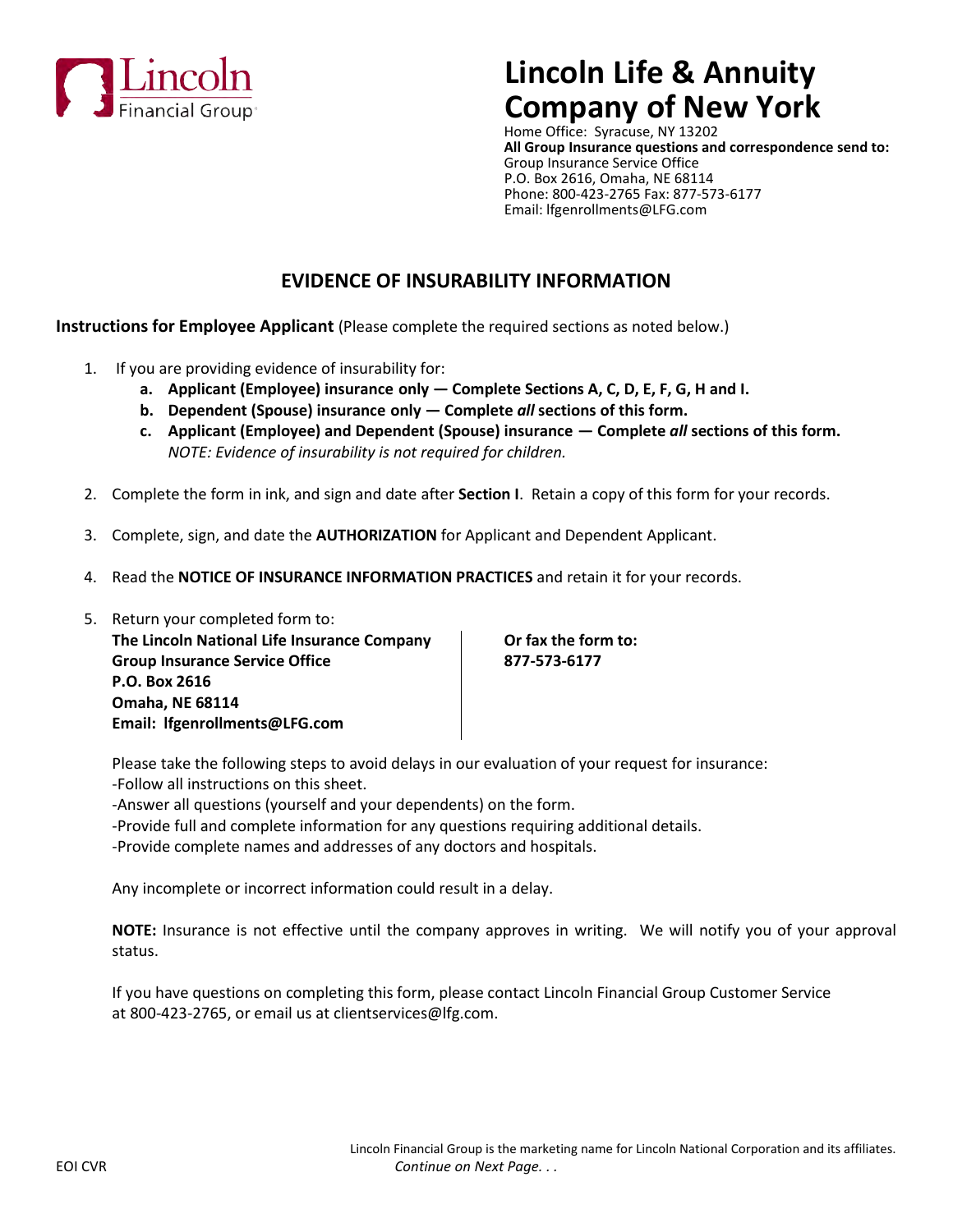

# **Lincoln Life & Annuity Company of New York**

Home Office: Syracuse, NY 13202 **All Group Insurance questions and correspondence send to:** Group Insurance Service Office 8801 Indian Hills Drive, Omaha, NE 68114 Phone: 800-423-2765 Fax: 877-573-6177

## **EVIDENCE OF INSURABILITY INFORMATION**

**Please submit this form to LINCOLN LIFE & ANNUITY COMPANY OF NEW YORK (the Company). Insurance that requires evidence of insurability will not be effective until the Company approves in writing.**

| <b>Employer Completes this Section.</b> |                       |  |  |  |  |  |
|-----------------------------------------|-----------------------|--|--|--|--|--|
| Group Name:                             | Group ID/Number/Code: |  |  |  |  |  |
| Billing Division or Location:           | Sort Group/Code:      |  |  |  |  |  |
| Policy #(s):                            |                       |  |  |  |  |  |

**Complete and return this entire form. Print clearly in ink.** Incomplete forms will delay processing.

## **A. Applicant (Employee) Insurance Information**

| <b>First Name</b>                                                              | Middle Name/MI                   | Last Name         |                      |                                   |                                             |                           |
|--------------------------------------------------------------------------------|----------------------------------|-------------------|----------------------|-----------------------------------|---------------------------------------------|---------------------------|
| <b>Social Security Number</b>                                                  | Date of Birth                    | State of Birth    | Employee ID          |                                   |                                             |                           |
| Street Address (Include Apt. or Suite Number)                                  |                                  | City              |                      | State                             | Zip                                         |                           |
| Cell Phone<br><b>Email Address</b>                                             | Home Phone                       | <b>Work Phone</b> |                      | Gender:<br><b>Marital Status:</b> | <b>Best Time To Call</b><br>Male<br>Married | AM/PM<br>Female<br>Single |
| Average Hours Worked Per Week:                                                 | l lFull-Time                     | Part-Time         | Employee Occupation: |                                   |                                             |                           |
| Earnings: $\vert$   Hourly<br>Weekly                                           | Monthly $\bigcap$ Yearly $\oint$ |                   |                      |                                   |                                             |                           |
| Is the Employee Actively at Work? $  \overline{\ }  $ Yes $\overline{\ }  $ No |                                  |                   |                      | Date of Rehire:                   |                                             |                           |

**Mark the box or boxes for each type of group insurance you are applying for. All insurance amounts are subject to the limitations and exclusions stated in the policy and certificate.**

| <b>Type of Group Insurance</b>                           | <b>Current Amount</b> | <b>Additional Amount</b> | <b>Total Amount</b> |
|----------------------------------------------------------|-----------------------|--------------------------|---------------------|
| Life (Employee)                                          |                       |                          |                     |
| Dependent Life (Spouse)                                  |                       |                          |                     |
| Short Term Disability (STD)                              |                       |                          |                     |
| Long Term Disability (LTD)                               |                       |                          |                     |
| Voluntary/Optional Life (Employee)                       |                       |                          |                     |
| Voluntary/Optional Life (Spouse)                         |                       |                          |                     |
| Voluntary/Optional/Buy-Up Short-Term<br>Disability (STD) |                       |                          |                     |
| Voluntary/Optional/Buy-Up Long-Term<br>Disability (LTD)  | \$                    |                          |                     |
| Critical Illness (Employee)                              |                       |                          |                     |
| Critical Illness (Spouse)                                |                       |                          |                     |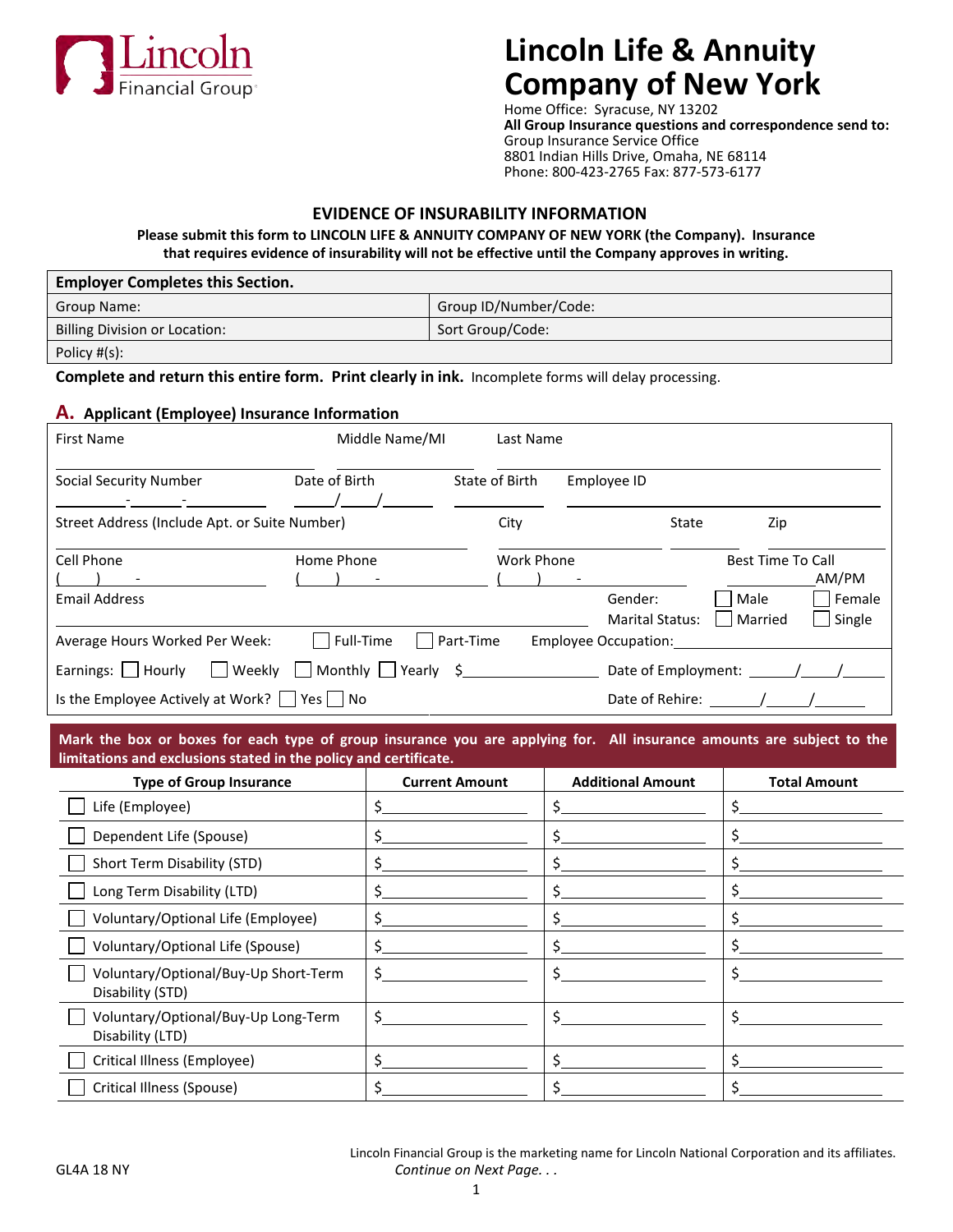|    |                   | <b>B.</b> Applicant (Spouse) Information - Only complete if applying for Dependent insurance.                                                                                             |                                                                                                                                                                              |                            |                   |         |                                         |                                    |
|----|-------------------|-------------------------------------------------------------------------------------------------------------------------------------------------------------------------------------------|------------------------------------------------------------------------------------------------------------------------------------------------------------------------------|----------------------------|-------------------|---------|-----------------------------------------|------------------------------------|
|    | <b>First Name</b> |                                                                                                                                                                                           | Middle Name/MI                                                                                                                                                               |                            | Last Name         |         |                                         |                                    |
|    |                   | Social Security Number                                                                                                                                                                    | Date of Birth                                                                                                                                                                |                            | State of Birth    | Gender: | Male                                    | Female                             |
|    |                   | Provide contact information if different than the Employee information above.                                                                                                             |                                                                                                                                                                              |                            |                   |         |                                         |                                    |
|    |                   | Street Address (Include Apt. or Suite Number)                                                                                                                                             |                                                                                                                                                                              |                            | City              | State   | Zip                                     |                                    |
|    | Cell Phone        |                                                                                                                                                                                           | Home Phone                                                                                                                                                                   |                            | <b>Work Phone</b> |         | <b>Best Time To Call</b>                |                                    |
|    |                   | <b>Email Address</b>                                                                                                                                                                      |                                                                                                                                                                              |                            |                   |         |                                         | AM/PM                              |
|    |                   |                                                                                                                                                                                           |                                                                                                                                                                              |                            |                   |         |                                         |                                    |
|    |                   |                                                                                                                                                                                           |                                                                                                                                                                              | <b>STATEMENT OF HEALTH</b> |                   |         |                                         |                                    |
|    |                   | C. Medical Information - Applicants complete if applying for ANY insurance.                                                                                                               |                                                                                                                                                                              |                            |                   |         |                                         |                                    |
|    | Employee:         | Height: Ft                                                                                                                                                                                | In.                                                                                                                                                                          | Weight: $\_\_$             | lbs.              |         |                                         |                                    |
|    | Spouse:           | Height: Ft                                                                                                                                                                                | In.                                                                                                                                                                          | Weight: ______             | lbs.              |         |                                         |                                    |
|    |                   |                                                                                                                                                                                           |                                                                                                                                                                              |                            |                   |         | Employee                                | <b>Spouse</b>                      |
|    |                   | In the past 12 months, has anyone applying for insurance smoked a cigarette, cigar or pipe, chewed                                                                                        |                                                                                                                                                                              |                            |                   |         | $Yes$ No                                | $\vert$ No<br>Yes                  |
|    |                   | tobacco or used tobacco or nicotine in any form?                                                                                                                                          |                                                                                                                                                                              |                            |                   |         |                                         |                                    |
|    |                   | D. Medical Information - Applicants complete if applying for Life or Disability insurance. You must answer YES or NO for                                                                  |                                                                                                                                                                              |                            |                   |         |                                         |                                    |
|    |                   | each question per Applicant to avoid a processing delay.                                                                                                                                  |                                                                                                                                                                              |                            |                   |         |                                         |                                    |
|    |                   |                                                                                                                                                                                           | If you answer YES to ANY part of ANY question below, provide complete details in Section E<br>(Additional Details), including condition, treatment, and names of medication. |                            |                   |         |                                         |                                    |
|    |                   |                                                                                                                                                                                           |                                                                                                                                                                              |                            |                   |         |                                         |                                    |
| 1. |                   | Within the past 7 years, to the best of your knowledge and belief, has anyone applying for                                                                                                |                                                                                                                                                                              |                            |                   |         | <b>Employee</b>                         | <b>Spouse</b>                      |
|    |                   | insurance:                                                                                                                                                                                |                                                                                                                                                                              |                            |                   |         |                                         |                                    |
|    | a.                | Been diagnosed or treated by a licensed member of the medical profession for: Heart, blood                                                                                                |                                                                                                                                                                              |                            |                   |         |                                         |                                    |
|    |                   | vessel or circulatory disorder; liver or kidney disorder; sleep apnea, lung or respiratory<br>disorder; mental or nervous disorder; alcoholism, drug or substance abuse; diabetes, cancer |                                                                                                                                                                              |                            |                   |         | __ Yes  ___ No                          | <b>Yes</b><br><b>INo</b>           |
|    |                   | (excluding basal cell carcinoma of the skin), tumor, epilepsy or seizure disorder, hepatitis                                                                                              |                                                                                                                                                                              |                            |                   |         |                                         |                                    |
|    | b.                | (excluding hepatitis A), or stroke?<br>Been diagnosed or treated by a licensed member of the medical profession for Acquired                                                              |                                                                                                                                                                              |                            |                   |         |                                         |                                    |
|    |                   | Immune Deficiency Syndrome (AIDS) or AIDS Related Complex (ARC)?                                                                                                                          |                                                                                                                                                                              |                            |                   |         | Yes<br><b>No</b>                        | Yes<br>No                          |
| 2. |                   | Within the past 5 years, to the best of your knowledge and belief, has anyone applying for<br>insurance been diagnosed with a physical or mental or nervous disorder not listed above?    |                                                                                                                                                                              |                            |                   |         | No<br>$\blacksquare$ Yes                | $\sqrt{}$ Yes<br> No               |
| 3. |                   | a. To the best of your knowledge and belief, has anyone applying for insurance ever been<br>diagnosed with hypertension (high blood pressure)?                                            |                                                                                                                                                                              |                            |                   |         | Yes<br><b>No</b>                        | Yes<br> No                         |
|    |                   | b. If 3a is Yes, within the last year, to the best of your knowledge and belief, has that person                                                                                          |                                                                                                                                                                              |                            |                   |         |                                         |                                    |
|    |                   | had a systolic (top number) blood pressure reading higher than 150 more than once or a                                                                                                    |                                                                                                                                                                              |                            |                   |         | $Yes$ No                                | $\overline{\phantom{a}}$ No<br>Yes |
|    | c.                | diastolic (bottom number) blood pressure reading higher than 100 more than once?<br>If 3a is Yes, to the best of your knowledge and belief, is anyone applying for insurance taking       |                                                                                                                                                                              |                            |                   |         |                                         |                                    |
|    |                   | three or more medications for hypertension (high blood pressure) or had their medications                                                                                                 |                                                                                                                                                                              |                            |                   |         | Yes   No                                | Yes<br>$\overline{\phantom{a}}$ No |
| 4. | а.                | changed or increased within the past 6 months?<br>To the best of your knowledge and belief, is anyone applying for insurance currently under                                              |                                                                                                                                                                              |                            |                   |         |                                         |                                    |
|    |                   | observation or treatment by a physician?                                                                                                                                                  |                                                                                                                                                                              |                            |                   |         | __ Yes  ___ No                          | Yes<br>$\blacksquare$ No           |
|    | b.                | To the best of your knowledge and belief, is anyone applying for insurance currently taking<br>any medication(s) prescribed by a physician?                                               |                                                                                                                                                                              |                            |                   |         | $\Box$ Yes<br>$\neg$ No                 | $\mathsf{Yes}$<br> No              |
| 5. |                   | Within the past 5 years, to the best of your knowledge and belief, has anyone applying for                                                                                                |                                                                                                                                                                              |                            |                   |         |                                         |                                    |
|    | a.                | insurance been diagnosed or treated for:<br>Disorder of the back, neck, or spine?                                                                                                         |                                                                                                                                                                              |                            |                   |         |                                         |                                    |
|    | b.                | Osteoarthritis, Rheumatoid Arthritis, or degenerative joint disease?                                                                                                                      |                                                                                                                                                                              |                            |                   |         | Yes<br> No<br><b>Yes</b><br> No         | <b>Yes</b><br>∣No<br> Yes<br>No    |
|    | c.                | Injury to or damage to the ligaments, cartilage, or meniscus of the knee?                                                                                                                 |                                                                                                                                                                              |                            |                   |         | <b>Yes</b><br> No                       | Yes<br> No                         |
| 6. |                   | Within the past 24 months, to the best of your knowledge and belief, other than colds, flu or                                                                                             |                                                                                                                                                                              |                            |                   |         |                                         |                                    |
|    |                   | normal pregnancy, has anyone applying for insurance lost time from work more than 5<br>consecutive days due to disability, illness, injury or mental or nervous disorder?                 |                                                                                                                                                                              |                            |                   |         | $\blacksquare$ Yes<br>$\blacksquare$ No | Yes<br><b>No</b>                   |
| 7. |                   | To the best of your knowledge and belief, has anyone applying for insurance been told by a                                                                                                |                                                                                                                                                                              |                            |                   |         |                                         |                                    |
|    |                   | medical professional that medical, surgical, psychiatric or rehabilitative care is required in the<br>next 24 months?                                                                     |                                                                                                                                                                              |                            |                   |         | $Yes$ No                                | Yes<br> No                         |
| 8. |                   | To the best of your knowledge and belief, is anyone applying for Disability insurance currently<br>pregnant?                                                                              |                                                                                                                                                                              |                            |                   |         | $Yes$ No                                | Yes<br>No.                         |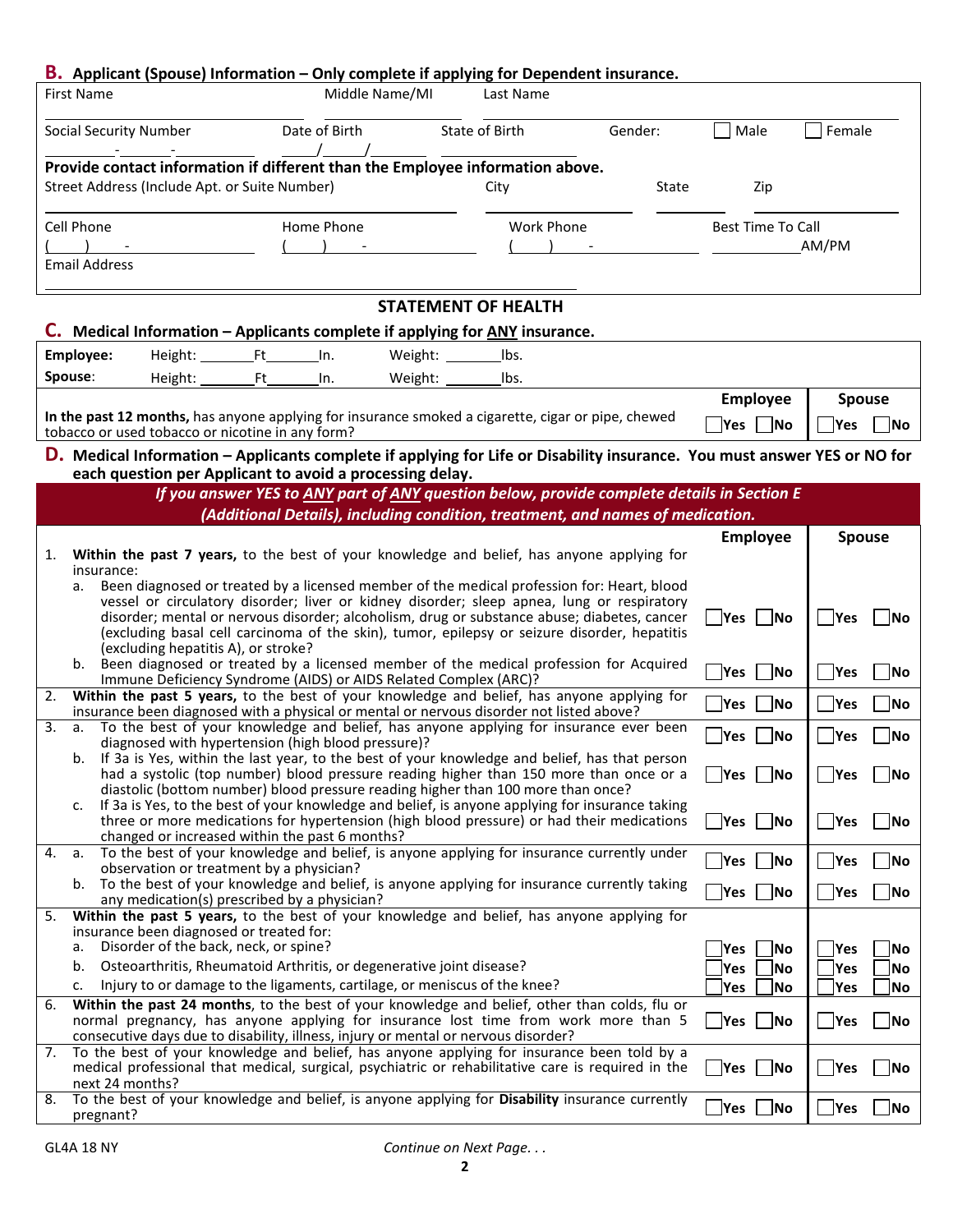# **E. Additional Details**

|          | Provide details for any questions answered YES in SECTION D. (Attach additional sheet, if needed.) If you are not<br>sure about an answer, your physician will be able to provide you with this information. |                     |            |           |           |                              |  |  |
|----------|--------------------------------------------------------------------------------------------------------------------------------------------------------------------------------------------------------------|---------------------|------------|-----------|-----------|------------------------------|--|--|
| Question | Applicant                                                                                                                                                                                                    | Condition           | Treatment/ | Date of   | Current   | <b>Attending Physician's</b> |  |  |
| Number   | Name                                                                                                                                                                                                         | $\&$                | Names of   | Diagnosis | Status of | Name, Address,               |  |  |
|          |                                                                                                                                                                                                              | Length of Condition | Medication |           | Condition | and Phone Number             |  |  |
|          |                                                                                                                                                                                                              |                     |            |           |           |                              |  |  |
|          |                                                                                                                                                                                                              |                     |            |           |           |                              |  |  |
|          |                                                                                                                                                                                                              |                     |            |           |           |                              |  |  |
|          |                                                                                                                                                                                                              |                     |            |           |           |                              |  |  |
|          |                                                                                                                                                                                                              |                     |            |           |           |                              |  |  |
|          |                                                                                                                                                                                                              |                     |            |           |           |                              |  |  |
|          |                                                                                                                                                                                                              |                     |            |           |           |                              |  |  |
|          |                                                                                                                                                                                                              |                     |            |           |           |                              |  |  |
|          |                                                                                                                                                                                                              |                     |            |           |           |                              |  |  |
|          |                                                                                                                                                                                                              |                     |            |           |           |                              |  |  |
|          |                                                                                                                                                                                                              |                     |            |           |           |                              |  |  |
|          |                                                                                                                                                                                                              |                     |            |           |           |                              |  |  |
|          |                                                                                                                                                                                                              |                     |            |           |           |                              |  |  |
|          |                                                                                                                                                                                                              |                     |            |           |           |                              |  |  |
|          |                                                                                                                                                                                                              |                     |            |           |           |                              |  |  |
|          |                                                                                                                                                                                                              |                     |            |           |           |                              |  |  |
|          |                                                                                                                                                                                                              |                     |            |           |           |                              |  |  |
|          |                                                                                                                                                                                                              |                     |            |           |           |                              |  |  |
|          |                                                                                                                                                                                                              |                     |            |           |           |                              |  |  |
|          |                                                                                                                                                                                                              |                     |            |           |           |                              |  |  |
|          |                                                                                                                                                                                                              |                     |            |           |           |                              |  |  |
|          |                                                                                                                                                                                                              |                     |            |           |           |                              |  |  |
|          |                                                                                                                                                                                                              |                     |            |           |           |                              |  |  |
|          |                                                                                                                                                                                                              |                     |            |           |           |                              |  |  |
|          |                                                                                                                                                                                                              |                     |            |           |           |                              |  |  |
|          |                                                                                                                                                                                                              |                     |            |           |           |                              |  |  |
|          |                                                                                                                                                                                                              |                     |            |           |           |                              |  |  |
|          |                                                                                                                                                                                                              |                     |            |           |           |                              |  |  |
|          |                                                                                                                                                                                                              |                     |            |           |           |                              |  |  |
|          |                                                                                                                                                                                                              |                     |            |           |           |                              |  |  |
|          |                                                                                                                                                                                                              |                     |            |           |           |                              |  |  |
|          |                                                                                                                                                                                                              |                     |            |           |           |                              |  |  |
|          |                                                                                                                                                                                                              |                     |            |           |           |                              |  |  |
|          |                                                                                                                                                                                                              |                     |            |           |           |                              |  |  |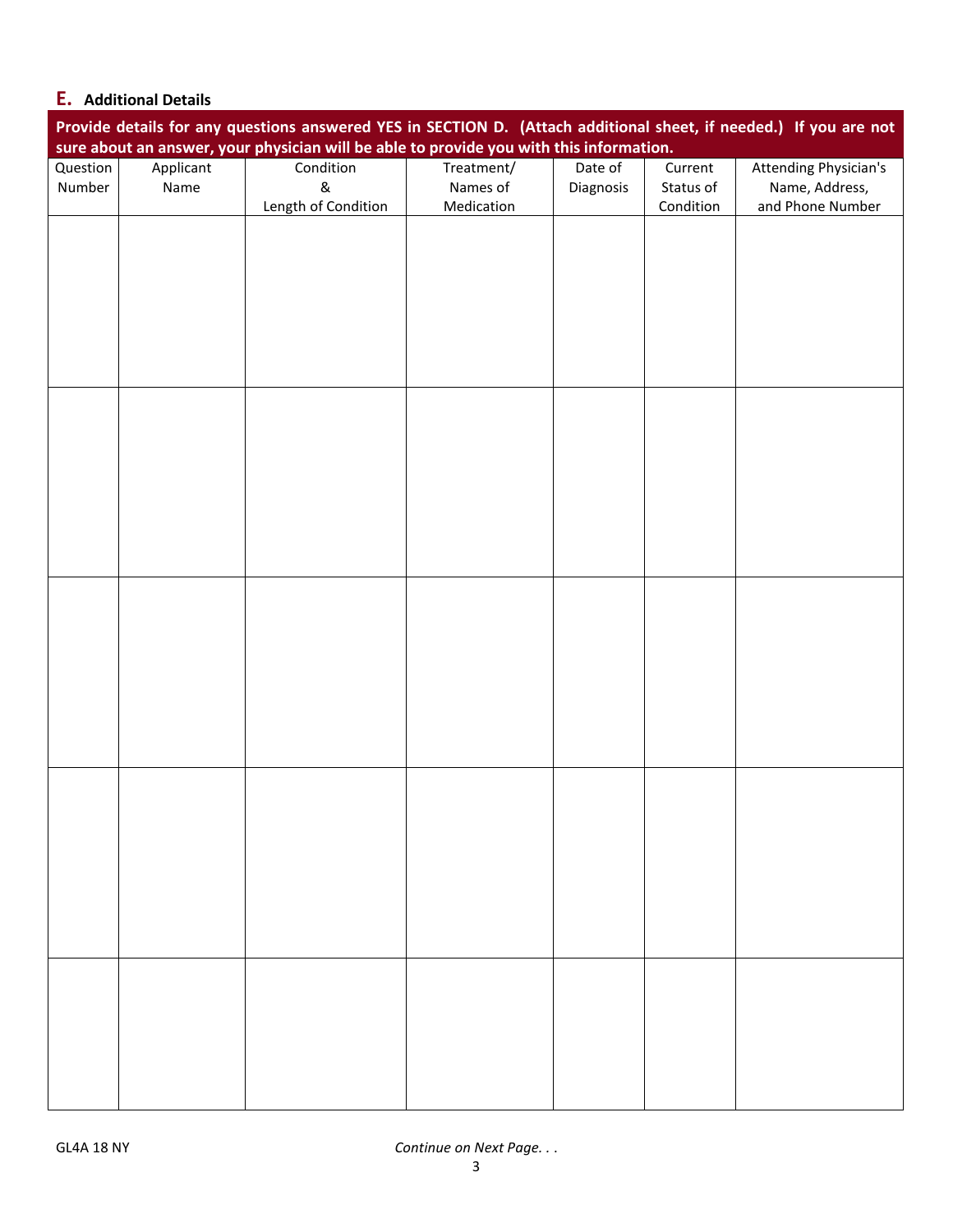| <b>F.</b> Base Medical Plan and Overinsurance Information – Applicants complete if applying for Critical Illness insurance. |
|-----------------------------------------------------------------------------------------------------------------------------|
| You must answer YES or NO for each question to avoid a processing delay.                                                    |
|                                                                                                                             |

| 1. | Is each Applicant including any eligible Dependent Children currently covered by at least<br><b>No</b><br><b>Yes</b><br>medical or basic hospital and basic medical coverage?                                                                                                                                |
|----|--------------------------------------------------------------------------------------------------------------------------------------------------------------------------------------------------------------------------------------------------------------------------------------------------------------|
|    | If No, please list the name of each person not covered under a major medical or basic hospital and basic medical plan:                                                                                                                                                                                       |
|    | IF AN APPLICANT DOES NOT HAVE MAJOR MEDICAL OR BASIC HOSPITAL AND BASIC MEDICAL COVERAGE, CRITICAL ILLNESS<br>INSURANCE MAY NOT BE ISSUED. IF ANY ELIGIBLE DEPENDENTS DO NOT HAVE MAJOR MEDICAL OR BASIC HOSPITAL AND<br>BASIC MEDICAL COVERAGE, THAT PERSON IS NOT ELIGIBLE FOR CRITICAL ILLNESS INSURANCE. |
| 2. | Does anyone applying for Critical Illness insurance have coverage in force or any applications<br>pending for another critical illness (specified disease) policy or certificate for the same critical<br><b>Nes</b><br><b>No</b><br>illness (specified disease) with the same or a different insurer?       |
|    | If Yes, please list the name of each such person and the critical illness (specified disease) each person is covered for:<br>Name of Person<br>Covered Disease(s)                                                                                                                                            |
| 3. | Will the purchase of this Critical Illness insurance result in any proposed covered person being                                                                                                                                                                                                             |
|    | Yes<br><b>No</b><br>covered for eight or more specified diseases?<br>If Yes, please list the name of each such person:                                                                                                                                                                                       |
|    | EACH PROPOSED COVERED PERSON MAY BE COVERED FOR A MAXIMUM OF SEVEN SPECIFIED DISEASES AT ONCE.                                                                                                                                                                                                               |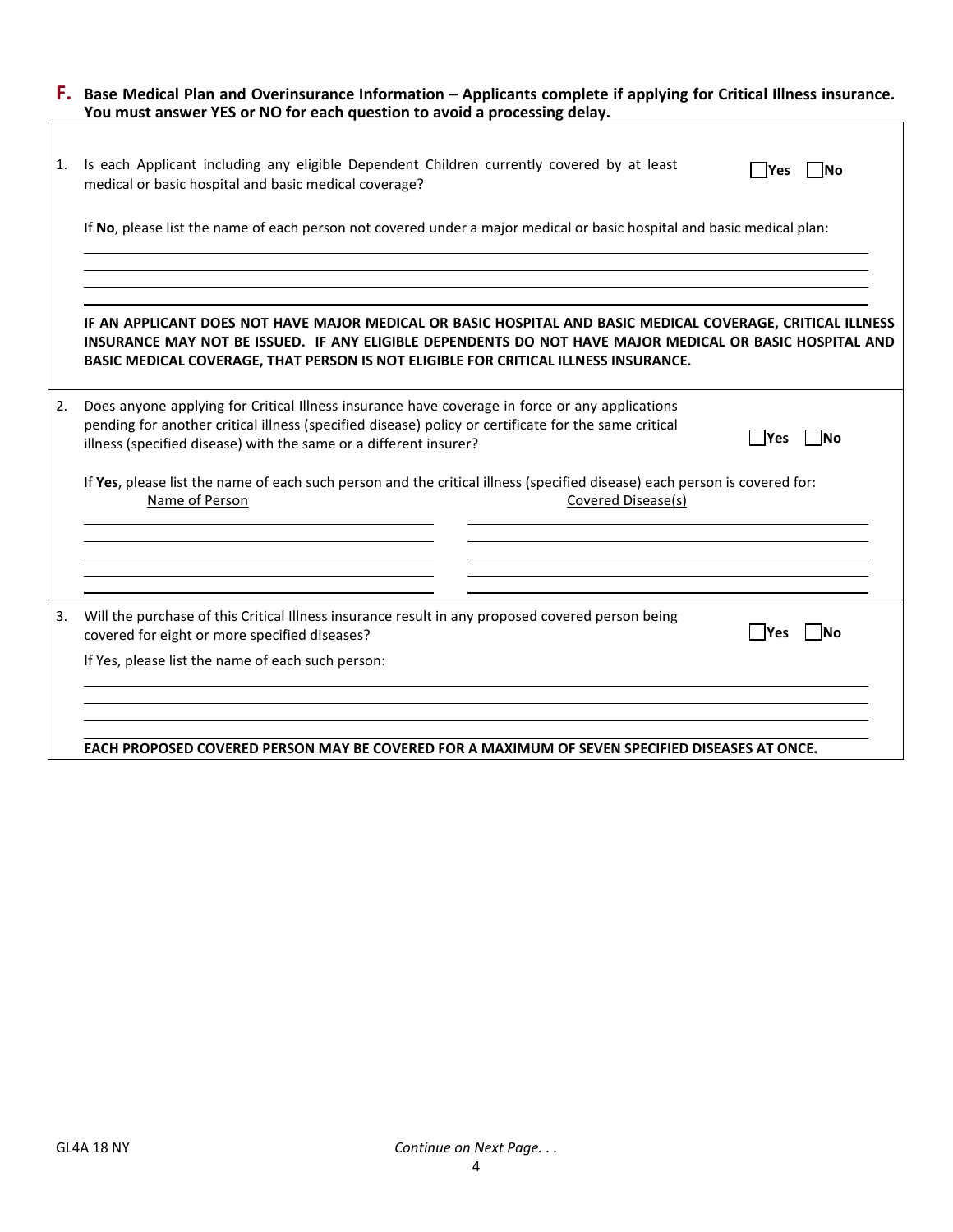#### **G. Medical Information – Applicants complete if applying for Critical Illness insurance. You must answer YES or NO for each question per Applicant to avoid a processing delay.**  $\top$ ٦

|    |                                                                                                                                                                                                                                                                                                                                                                                                                                                                   | <b>Employee</b>           | <b>Spouse</b>             |
|----|-------------------------------------------------------------------------------------------------------------------------------------------------------------------------------------------------------------------------------------------------------------------------------------------------------------------------------------------------------------------------------------------------------------------------------------------------------------------|---------------------------|---------------------------|
| 1. | Within the past 7 years, to the best of your knowledge and belief, has anyone<br>applying for insurance been diagnosed with or received treatment for Systemic<br>Lupus, Type I or II Diabetes, Acquired Immune Deficiency Syndrome (AIDS) or AIDS<br>Related Complex (ARC), or sarcoidosis?                                                                                                                                                                      | <b>Yes</b><br><b>INo</b>  | <b>Yes</b><br>INo         |
| 2. | <b>Within the past 7 years, to the best of your knowledge and belief, has anyone</b><br>applying for insurance been diagnosed with or received treatment for Pacemaker,<br>any type of fibrillation, coronary artery disease, atherectomy or any type of heart<br>surgery, heart attack, congestive heart failure, cardiomyopathy, stroke, transient<br>ischemic attack, congenital heart disease, chronic anticoagulation therapy?                               | Yes<br> No                | Yes<br><b>INo</b>         |
| 3. | To the best of your knowledge and belief, is anyone applying for insurance currently<br>taking three or more high blood pressure (HBP) medications or had HBP<br>medications changed or increased within the past six months?                                                                                                                                                                                                                                     | $\Box$ Yes<br><b>INo</b>  | <b>Yes</b><br><b>INo</b>  |
| 4. | <b>Within the past 7 years, to the best of your knowledge and belief, has anyone</b><br>applying for insurance been diagnosed with or received treatment for internal<br>cancer, lymphoma, leukemia or melanoma?                                                                                                                                                                                                                                                  | l lYes<br><b>No</b>       | <b>P</b> es<br><b>INo</b> |
| 5. | Within the past 7 years, to the best of your knowledge and belief, has anyone<br>applying for insurance been diagnosed with or received treatment for Cystic fibrosis,<br>renal hypertension or any kidney disease or disorder (not including stones), chronic<br>obstructive pulmonary disease, emphysema, pulmonary fibrosis, Hepatitis or liver<br>disease or disorder (not including Hepatitis A), cirrhosis of the liver, any organ<br>transplant, or donor? | Yes<br><b>No</b>          | $\mathsf{Yes}$<br>INO.    |
| 6. | Within the past 7 years, to the best of your knowledge and belief, has anyone<br>applying for insurance been diagnosed with or received treatment for glaucoma or<br>retinitis pigmentosa?                                                                                                                                                                                                                                                                        | <b>INo</b><br><b>PYes</b> | lYes<br>INO               |

 $\overline{1}$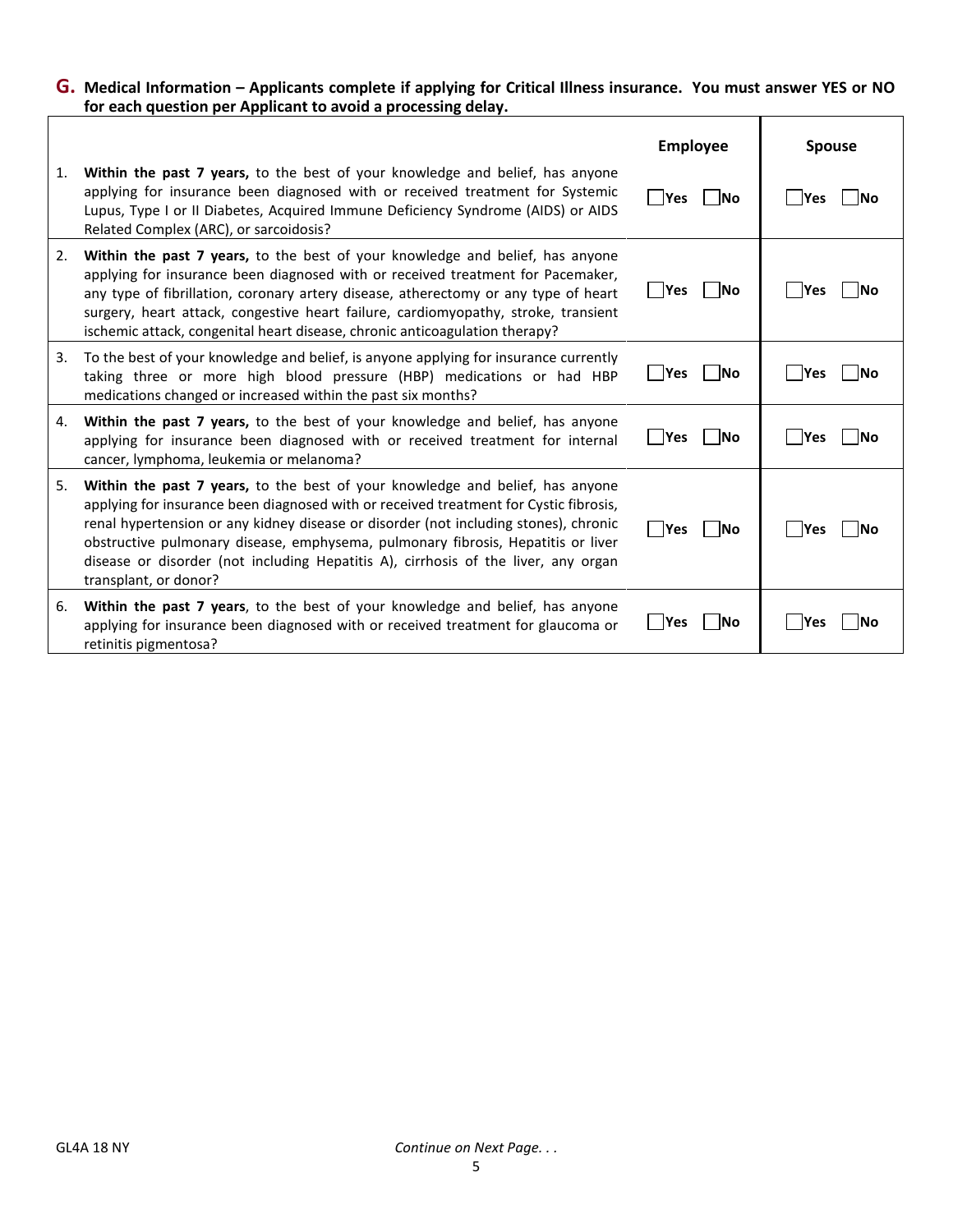### **H. Fraud Warning/State Disclosure(s)**

**THIS WARNING DOES NOT APPLY TO APPLICATION FOR LIFE INSURANCE:**

**ACCIDENT & HEALTH INSURANCE FRAUD. ANY PERSON WHO KNOWINGLY AND WITH INTENT TO DEFRAUD ANY INSURANCE COMPANY OR OTHER PERSON FILES AN APPLICATION FOR INSURANCE OR A STATEMENT OF CLAIM CONTAINING ANY MATERIALLY FALSE INFORMATION, OR CONCEALS FOR THE PURPOSE OF MISLEADING, INFORMATION CONCERNING ANY FACT MATERIAL THERETO, COMMITS A FRAUDULENT INSURANCE ACT, WHICH IS A CRIME, AND SHALL ALSO BE SUBJECT TO A CIVIL PENALTY NOT TO EXCEED \$5000 AND THE STATED VALUE OF THE CLAIM FOR EACH SUCH VIOLATION.**

**FOR CRITICAL ILLNESS INSURANCE: THIS IS A SUPPLEMENT TO HEALTH INSURANCE AND IS NOT A SUBSTITUTE FOR MAJOR MEDICAL COVERAGE. LACK OF MAJOR MEDICAL COVERAGE (OR OTHER MINIMUM ESSENTIAL COVERAGE) MAY RESULT IN AN ADDITIONAL PAYMENT WITH YOUR TAXES.**

**INSURANCE FOR SHORT TERM DISABILITY, LONG TERM DISABILITY, AND/OR CRITICAL ILLNESS MAY CONTAIN A PRE-EXISTING CONDITION EXCLUSION. PLEASE SEE YOUR CERTIFICATE FOR MORE INFORMATION.**

#### **I. Acknowledgments**

- 1. I request the insurance for which I am (or may become) or my Spouse is (or may become) eligible under group policies issued by Lincoln Life & Annuity Company of New York;
- 2. I authorize any required deductions from my pay;
- 3. I represent to the best of my knowledge and belief that the above Statement of Health is true and complete, and that each item answered yes is fully disclosed;
- 4. I represent that if the above Statement of Health has been completed to obtain insurance for my Spouse, I have discussed and reviewed with my Spouse the responses and information supplied on behalf of my Spouse in the Statement of Health, and to the best of our knowledge and belief, the Spouse portion of the Statement of Health is true and complete, and each item answered yes is fully disclosed;
- 5. I acknowledge that I have read the **Fraud Warning/State Disclosure(s)**; and
- 6. I understand that for continued eligibility I must remain an active employee working at least the minimum hours or otherwise continue insurance as outlined in the contract. **The attached AUTHORIZATION has been completed and signed by me (Employee Applicant). A separate authorization has been completed and signed by the (Spouse) Applicant.**

**By signing below, you agree that all statements made above are to the best of your knowledge and belief.**

### **THIS WARNING DOES NOT APPLY TO APPLICATION FOR LIFE INSURANCE:**

**ACCIDENT & HEALTH INSURANCE FRAUD. ANY PERSON WHO KNOWINGLY AND WITH INTENT TO DEFRAUD ANY INSURANCE COMPANY OR OTHER PERSON FILES AN APPLICATION FOR INSURANCE OR A STATEMENT OF CLAIM CONTAINING ANY MATERIALLY FALSE INFORMATION, OR CONCEALS FOR THE PURPOSE OF MISLEADING, INFORMATION CONCERNING ANY FACT MATERIAL THERETO, COMMITS A FRAUDULENT INSURANCE ACT, WHICH IS A CRIME, AND SHALL ALSO BE SUBJECT TO A CIVIL PENALTY NOT TO EXCEED \$5000 AND THE STATED VALUE OF THE CLAIM FOR EACH SUCH VIOLATION.**

| Signature of (Employee) Applicant: $X$                                                                          | Date: Date: |  |
|-----------------------------------------------------------------------------------------------------------------|-------------|--|
| Signature of (Spouse) Applicant: $X$                                                                            | Date: /     |  |
| PLEASE COMPLETE THE ATTACHED AUTHORIZATION<br>(EACH APPLICANT MUST COMPLETE AND SIGN HIS/HER OWN AUTHORIZATION) |             |  |

**Return all pages to avoid processing delays.**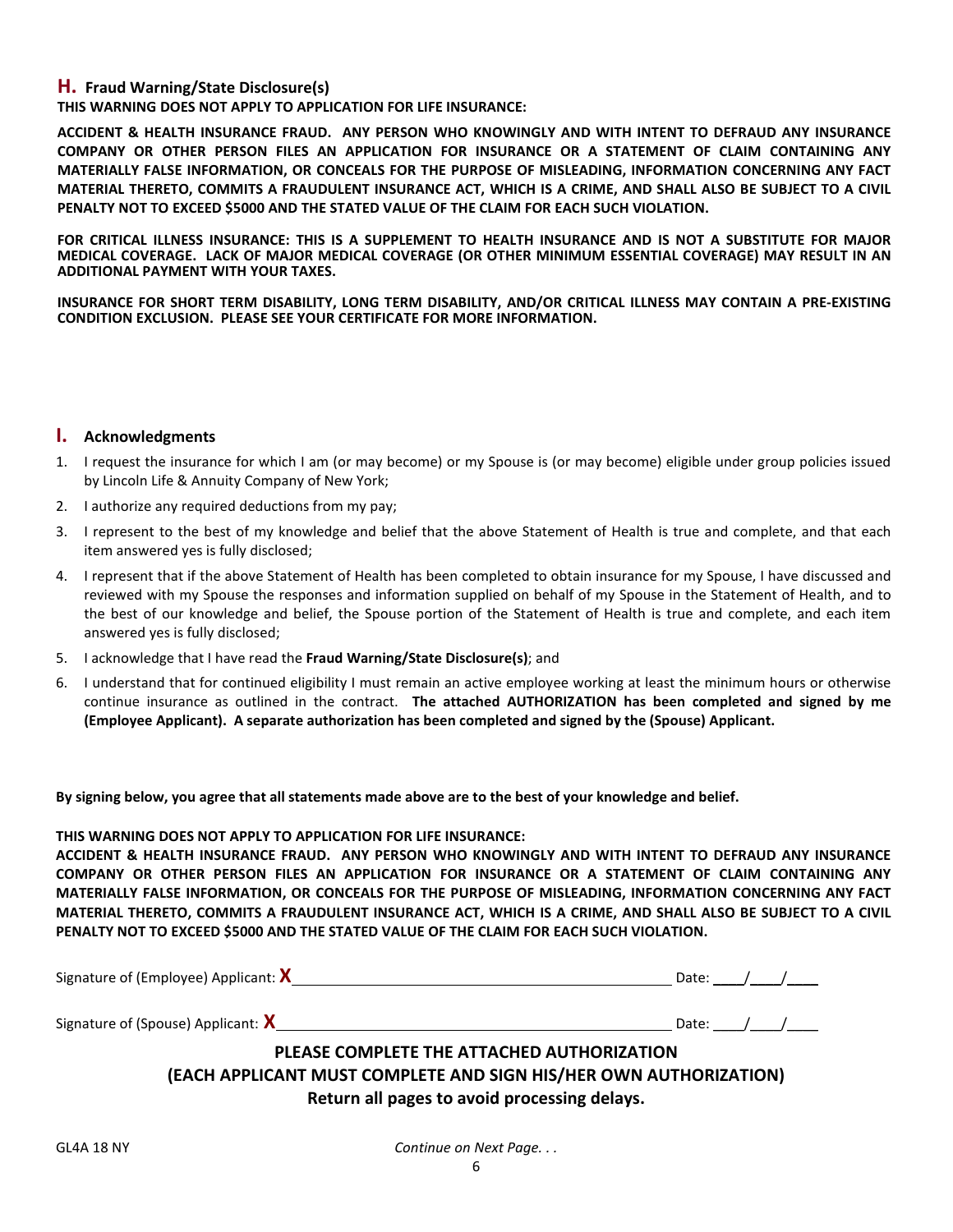# **LINCOLN LIFE & ANNUITY COMPANY OF NEW YORK**

**Home Office: Syracuse, NY 13202 All Group Insurance questions and correspondence send to:** Group Insurance Service Office 8801 Indian Hills Drive P.O. Box 2616, Omaha NE 68103-2616 Phone (800) 423-2765 Fax (877) 573-6177

**AUTHORIZATION:** I (the undersigned) authorize any physician, medical professional, medical facility, pharmacy benefit manager, insurer, reinsurer, consumer reporting agency or MIB, Inc. ("MIB") to release information from the records of:

| . . | Applicant/Patient Name: |        |                         |          |
|-----|-------------------------|--------|-------------------------|----------|
|     |                         | (Last) | (First)                 | (Middle) |
|     | Date of Birth:          |        | Social Security Number: |          |

This Authorization covers any periods of medical treatment during the last seven years.

- Information to be released: My complete medical records including:
	- information about the diagnosis, treatment or prognosis of my medical condition (including referral documents from other
	- facilities); and<br>prescription drug records and related information maintained by physicians, pharmacy benefit managers, and other sources.

Information pertaining to my psychotherapy records and records relating to drug and alcohol treatment will not be released.

- 3. Information is to be released to: EMSI (Examination Management Services Incorporated), Lincoln Life & Annuity Company of New York or its reinsurers.
- 4. I understand that the purpose of disclosing this information is to evaluate my application for insurance. The Company will use the information obtained with this Authorization to determine eligibility for insurance; and will only release such information:
	- to reinsurance companies, the MIB or providers of a business or legal service concerned with my application; and
		- as otherwise may be required by law or may be further authorized by me.
- 5. I authorize Lincoln Life & Annuity Company of New York, or its reinsurers, to make a brief report of my Protected Health Information or personal health information to MIB, Inc..

I further understand that refusal to sign this Authorization may result in denial of eligibility for this insurance coverage.

- 6. I understand the information used or disclosed pursuant to this Authorization may be subject to re-disclosure by the recipient and may no longer be protected by federal law, however, the Company contractually requires the recipient to protect the information.
- 7. I understand that I may revoke this Authorization in writing at any time, except to the extent: 1) the Company has taken action in reliance on this Authorization; or 2) the Company is using this Authorization in connection with a contestable claim under my coverage with the Company. If written revocation is not received, this Authorization will be considered valid for a period of time not to exceed 24 months from the date of signing. To initiate revocation of this Authorization, direct all correspondence to the Company at the above address.
- 8. A photocopy of this Authorization is to be considered as valid as the original.
- 9. I acknowledge that I have received the attached Notice of Information Practices.
- 10. I understand that I am entitled to receive a copy of this Authorization.

**Signature of Applicant: Date:**

| <b>Group Insurance Service Office Use:</b> |                 | Self Bill | List Bill |
|--------------------------------------------|-----------------|-----------|-----------|
| Approved                                   | <b>Declined</b> |           |           |
| <b>EFFECTIVE DATE:</b>                     |                 |           |           |